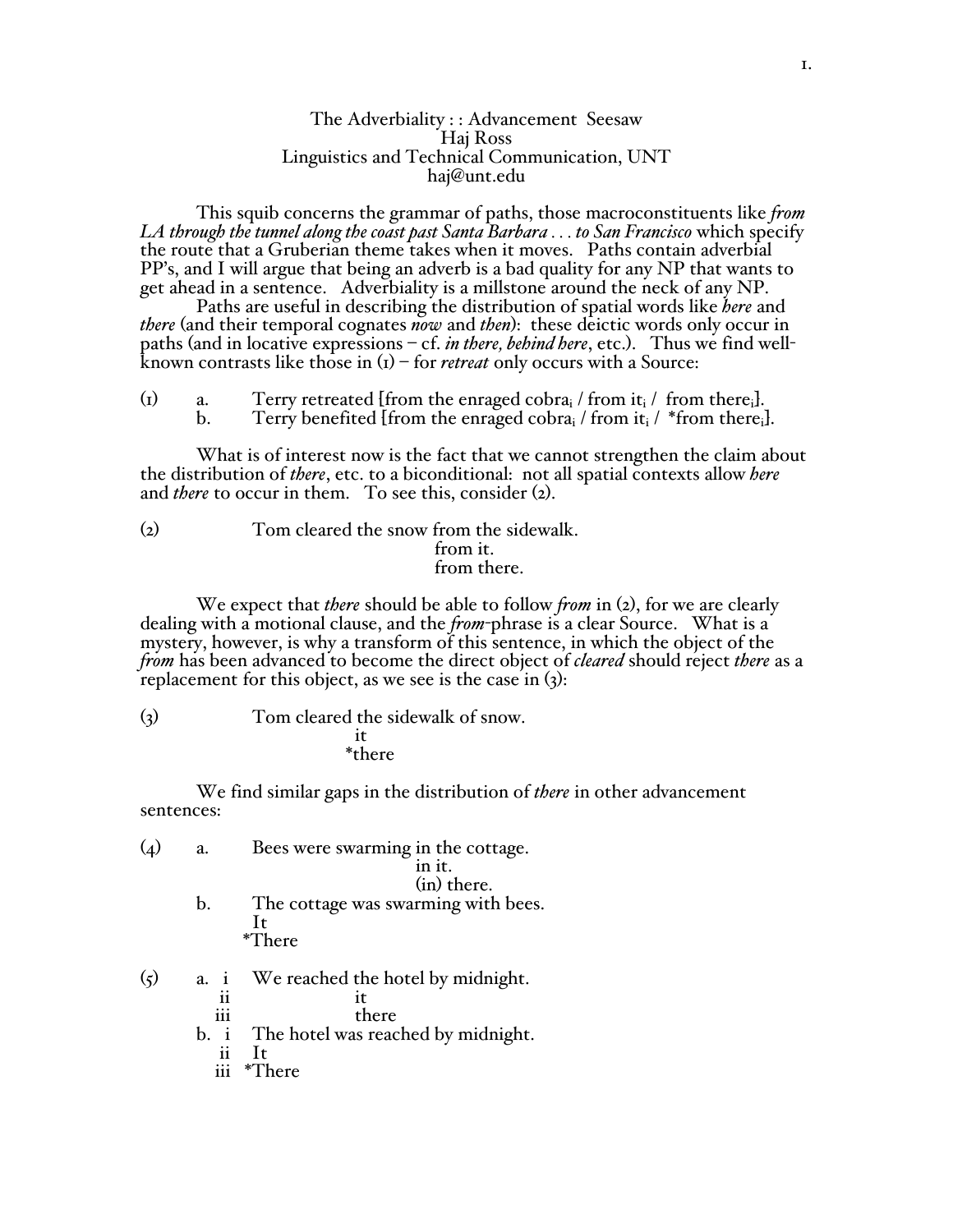Sentences (5bi, ii) show that the NP following *reached* in (5ai,ii) are true direct objects (in relational grammar terms,<sup>1</sup> they are 2's). The *there* in the object of *reach* in (5aiii) shows that we could not propose any general restriction which forbade all *there*'s from occurring in the objects of verbs, and sentences like *(Over) there would be a poor place for the meeting* show that *there* is not always restricted from appearing as a subject. Sentence (6) argues that the *there* in such sentences must be an NP, since it inverts with the tensed auxiliary, as do all good subjects:

(6) Would (over) there be a poor place for the meeting?

Thus we need a more specific restriction to exclude the bad sentences in  $(3)$  –  $(5)$  above, and I suggest the one in  $(7)$ :

 $(7)$  Adverbs are millstones

No adverbial terms that are either pronominal or non-specific indefinites may advance.

where "advance" is to be understood as in relational, arc-pair, or metagraph grammar.<sup>2</sup>

We have seen instances of this restriction at work in the ungrammaticalities of  $(3)-(5)$ ; in what follows we will see how it applies to a wide range of non-specific indefinite adverbials, such as *where*, *everywhere*, *nowhere*, *somewhere*, *anyplace*, *someplace*, *when*, *sometime*, *anytime*, *no time*, *every time*, etc. We see the need for the inclusion of these words in such sentences as those in (8):

- (8) a. Tom cleared the snow from everywhere.<br>a'. \*Tom cleared everywhere of snow.
	- a'. \* Tom cleared everywhere of snow.<br>b. \* Somewhere was swarming with be
	- b. \*Somewhere was swarming with bees.
	- c. [No hotel / \*Nowhere] was reached by midnight.

Furthermore, if we assume, as seems reasonable, that whatever the source of sentences like (9) are, the temporal adverbials which can surface as the subjects of weird verbs like *see* and *find* were post-verbal PP's in deeper structures and have been advanced to subject position in  $(q)$ , as suggested in  $(10)$ ,

| $\left( 0 \right)$ | 1988 saw Michaelson winning regional elections.                                                                                                                                                                                                                                                                                                                                                                               |
|--------------------|-------------------------------------------------------------------------------------------------------------------------------------------------------------------------------------------------------------------------------------------------------------------------------------------------------------------------------------------------------------------------------------------------------------------------------|
|                    | [From something like (10a)?]                                                                                                                                                                                                                                                                                                                                                                                                  |
|                    | $\epsilon$ = $\epsilon$ = $\epsilon$ = $\epsilon$ = $\epsilon$ + $\epsilon$ = $\epsilon$ = $\epsilon$ = $\epsilon$ = $\epsilon$ = $\epsilon$ = $\epsilon$ = $\epsilon$ = $\epsilon$ = $\epsilon$ = $\epsilon$ = $\epsilon$ = $\epsilon$ = $\epsilon$ = $\epsilon$ = $\epsilon$ = $\epsilon$ = $\epsilon$ = $\epsilon$ = $\epsilon$ = $\epsilon$ = $\epsilon$ = $\epsilon$ = $\epsilon$ = $\epsilon$ = $\epsilon$ = $\epsilon$ |

- b. 2076 may find the Winter Olympics on Mars. [From something like (10b)?]
- (10) a. (X??) saw Michaelson winning regional elections in 1988. b. (X??) may find that the Winter Olympics are on Mars.
	-

then (7) will provide a possible basis for the explanation of the ungrammaticalities of the sentences in (11).

- (11) a. \* Then saw Michaelson winning regional elections. b. \*Sometime may find the Winter Olympics on Mars.
	-

Intuitively, the reason for the existence of  $(7)$  would seem obvious: the function of syntactic advancements is to highlight (and also make more accessible (cf. Keenan and Comrie (1977) for the notion of accessibility) the terms that undergo them, while the function of adverbiality is the opposite. Adverbial terms are contexts, or backgrounds, in front of which the figures (Cf. Talmy (2003a,b) for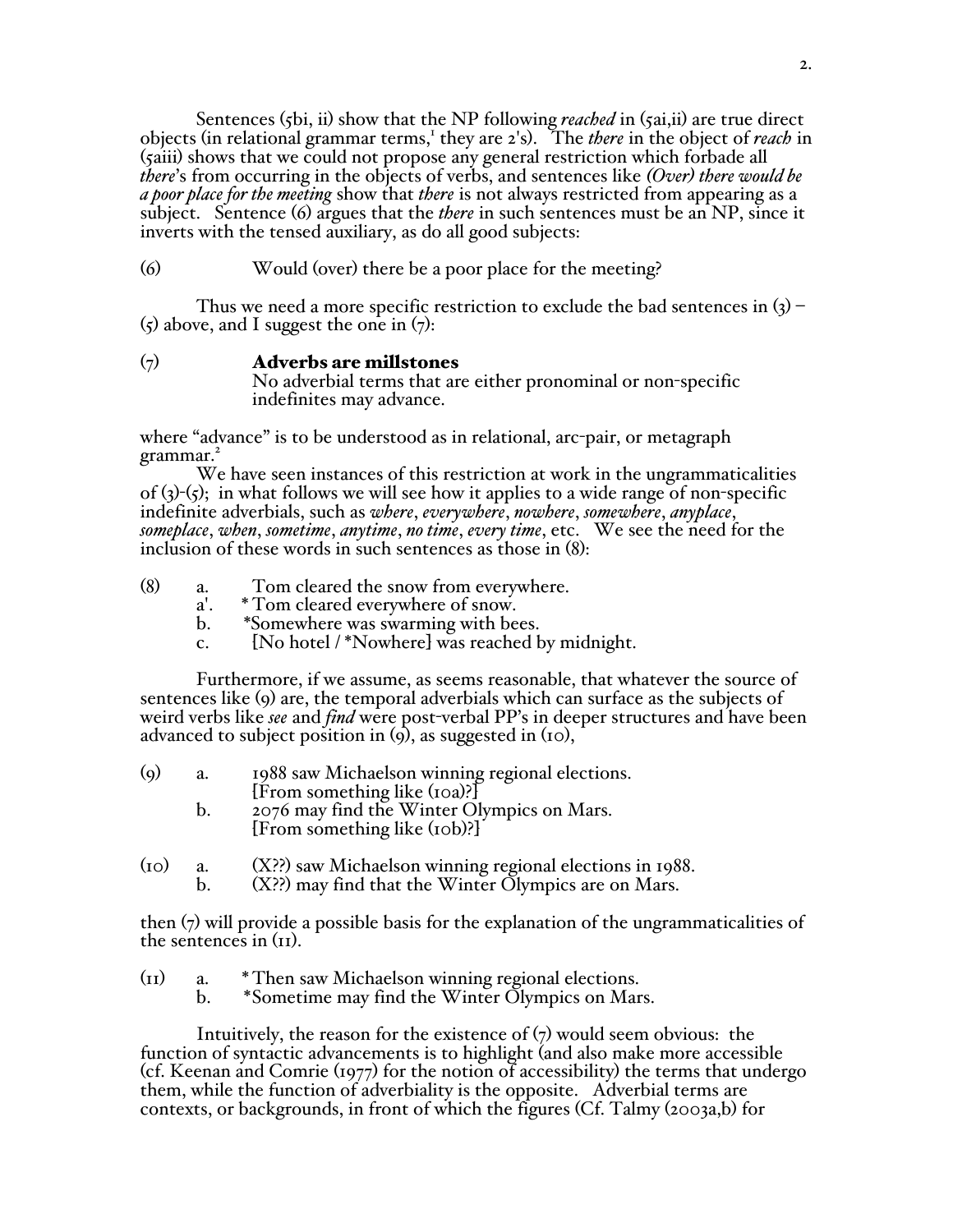firgure/ground) – the nuclear terms, the 1's, 2's and 3's of relational / metagraph grammar – disport themselves. Nuclear terms are the best topics for texts – adverbial terms are either weak or impossible ones. Thus in (12b), the *there* backgrounds the tower, as opposed to the *it* of (12a), which leaves the tower as a possible topic.

(12) a. We climbed up the tower and then we dove from it. b. We climbed up the tower and then we dove from there.

This contrast may ultimately be able to account for the ungrammaticality of  $*(13b).$ 

- (13) a. What Max said about the tower was that that was what we dove from.
	- b. \*What Max said about the tower was that there was [where  $\frac{1}{5}$  what] we dove from.

The outlines of a theoretical understanding of the notion of adverbiality are at best only dimly visible. I suspect that the working out of the details is going to be exceedingly tricky, for the adverbiality of a noun may not always be an independent feature of that term, but may be imposed on it by a context. Thus note that there is a difference between *prison*, *country*, and *Denmark* with respect to the extent to which they must each be treated adverbially. This is noticeable in the type of proforms which substitute for them,

- $(14)$  a. No one has ever escaped from [that prison / it / there].<br>b. No one has ever escaped from [that country / ?it / there
	- No one has ever escaped from [that country  $\frac{1}{2}$  ?it / there].
	- c. No one has ever escaped from [Denmark / \*it / there].

and then in the corresponding passives:

- (15) a. That prison has never been escaped from.
	- b. ?That country has never been escaped from.
	- c. \* Denmark has never been escaped from.

Note that we cannot account for the badness of (15c) by assigning to *Denmark* some feature or other mark (say, [+Obligatorily functions adverbially], for *Denmark* can be a topic in sentences in which it was not deeply given an adverbial tint by some preposition or verb: (16) is fine.

(16) We talked more about Denmark than it had ever been talked about before.

Such verbs as *talk about, discuss, photograph, criticize,* etc. do not mandate that the NP's that follow them be "taken adverbially," to launch an unfortunate terminology. By contrast, verbs like *reach* do brand certain nouns as spatial adverbials, as we see in  $(\frac{17}{2})$  and  $(\frac{18}{2})$ .

- (17) a. They reached the hotel before we reached [it / there].<br>b. They reached Denmark before we reached [??it / there
	- They reached Denmark before we reached [??it / there].
- (18) a. The hotel was reached at midnight by the paratroopers. b. ?? Denmark was reached at midnight by the paratroopers.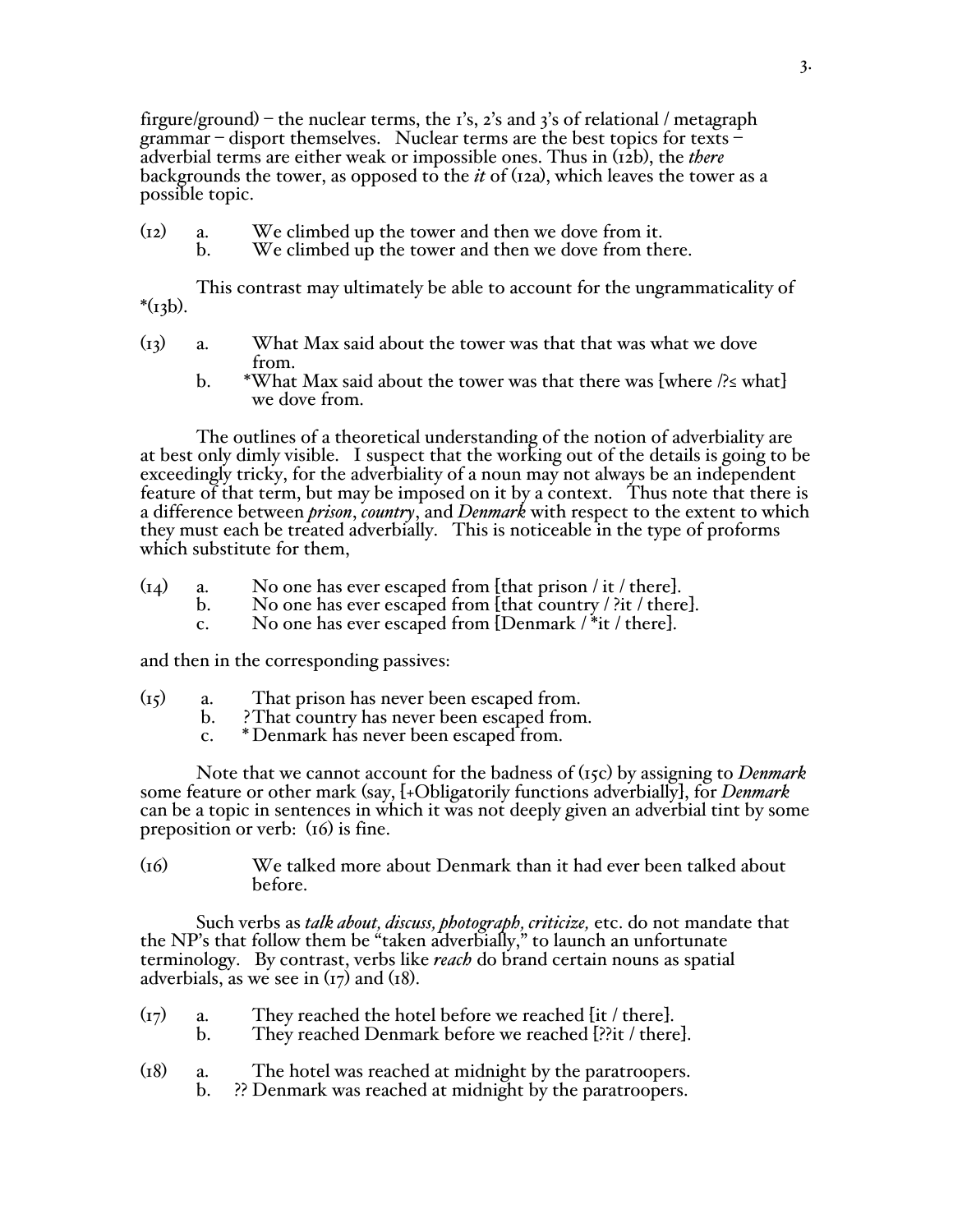The parallel between  $(r_7)$  and  $(r_8)$  suggests that passivizability is not something determinable from an inspection of constituent structure. Rather, what must be determined, by an interaction between the inherent locativeness of a noun and the "strength of adverbial tinting" of the verb or preposition that precedes it **NB: in remote (or deep or semantic etc.) structure** is the place to decide whether an NP can be taken as an argument, or only as a context.

At this point, I would like to remind readers of a splendid contrast that was constructed by David Perlmutter (WHERE??)

- (19) That concert hall has been played in by some of the largest orchestras in Europe.
- (20) \*That concert hall has been applauded in by some of the largest audiences in Europe.

What seems to be relevant here is a lexical matter: some nouns appear to have to be associated lexically with respect to the verbs of certain prototypical actions. Thus *chair* is associated with *sit on*, *knife* with *cut with*, *pen* with *write with*, and so on. In unmarked cases, if certain adjectives like *good*, *useful*, *crummy*, etc. modify these nouns, they will have the interpretation of adverbs like *well*, *usefully*, *crummily*, etc. Thus the NP's in (21) will have the interpretations of the corresponding ones in (22).

- (21) a. a good chair
	- b. a useful knife
	- c. a crummy pen
- $(22)$  a. a chair [which is good for sitting on / (\*which sits on well)]
	- b. a knife [which is useful for cutting with  $/$  (?a knife which cuts usefully)]
	- c. a pen [which is crummy for writing with / a knife which writes crummily]

We might want to call these "manner adjectives," citing *snazzy* as another one, since *snazzy* appears only with such nouns as *dresser*, or (adverbially) with such verbs as *dress*: cf. (23).

- (23) a. Mort is a snazzy [dresser / ?\*runner / \*reader].<br>b. Mort [dresses / attires himself / decks himself
	- Mort [dresses / attires himself / decks himself out / \*runs / \*reads] snazzily.

Context can override the lexical association: saying (24a) makes a nonce linkage between knives and bulb-planting, which allows *good* in (24b) to have the contextual meaning of "good for planting bulbs with":

- $(24)$  a. He likes to use long sharp thin things to plant crocuses with.<br>b. He wants me to buy him a good breadknife.
	- He wants me to buy him a good breadknife.

The relevance of manner adjectives for Perlmutter's sentences is thus as follows: without special contextual licensing, concert halls are *for musical groups to play in*; they are not for audiences to applaud in. This lexical association of *concert hall* and *play music in X*, where X can be *nightclub*, *theater*, *gym*, etc., makes it possible for X to escape the adverbiality with which we would normally associate it. It becomes enough of a direct-objectoid to allow a sentence like (19). Note, however, that what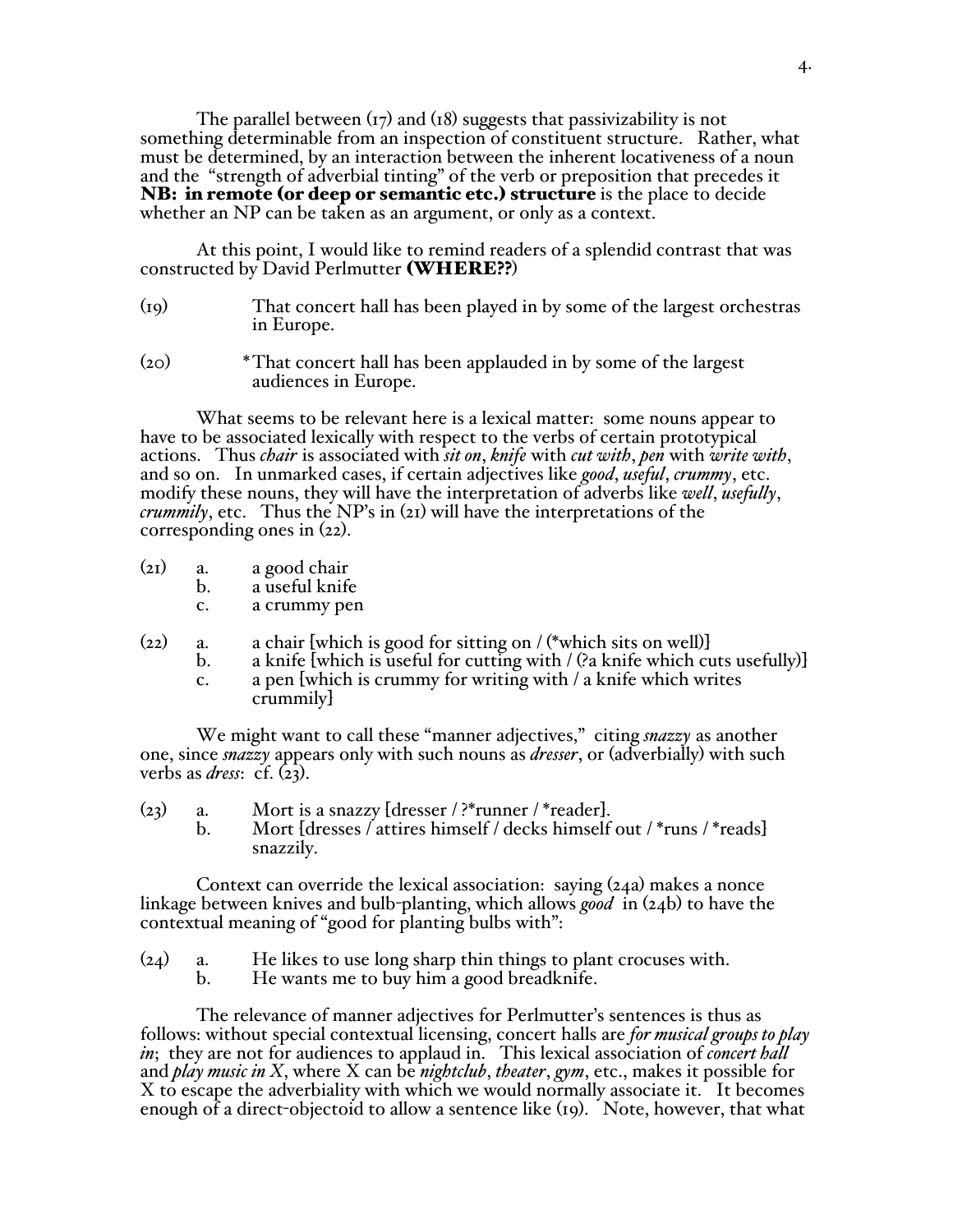helps the deadverbialization along is the pragmatic association of *concert hall* with *orchestra*, *string quartet*, *rockabilly band*, etc. Thus if we hear (25), it will nonplus us,

 $(25)$  ? This concert hall has been played in by some of the most famous sushi masters of Algeria.

even if we happen to know that Algerian sushi masters are all, without exception, harpists. The pragmatic glue between sushi mastery and Algerian sushi production is simply too noncy to withstand the torsion.

I will end with one more set of observations. Consider the contrasts in (26).

- $(26)$  a. I lived in that house.<br>b. I lived in that country
	- I lived in that country.
	- c. I lived in Denmark.
- $(27)$  a. It was in that house that I lived.<br>b. It was that house that I lived in.
	- It was that house that I lived in.
- (28) a. It was in that country that I lived. b. It was that country that I lived in.
- (29) a. It was in Denmark that I lived. >
	- ?It was Denmark that I lived in.

Assuming that other speakers make the same kinds of distinctions in grammaticality that I am hearing here, there will be a number of theoretical chips which will have to be let fall where they may. Let's wait till we get to that bridge before we jump off of it.

## Footnotes

<sup>I</sup> For an initial exposition of relational grammar, cf. Perlmutter and Postal (1983). The connection between direct objects and passivizabillity is gone into in detail in Postal (1986).

<sup>1</sup> Arc pair grammar and metagraph grammar are descended from relational grammar.<br>Cf. Postal and Johnson (1980) and Postal (2004)

## References

- Keenan, Edward L., and Bernard Comrie. (1977). Non phrase accessibility and universal grammar. *Linguistic Inquiry* 8:63-99.
- Postal, Paul M. (1980) *Arc Pair Grammar*, (with D. E. Johnson), Princeton University Press, Princeton, New Jersey.

 \_\_\_\_\_\_\_\_\_\_\_\_(1982) "Some Arc Pair Grammar Descriptions", In Pauline Jacobson and Geoffrey K. Pullum (eds.) *The Nature of Syntactic Representation*. Dordrecht, Holland, D. Reidel Publishing Company.

\_\_\_\_\_\_\_\_\_\_\_\_. and David M. Perlmutter (eds.). 1983. *Studies in Relational Grammar 1*,